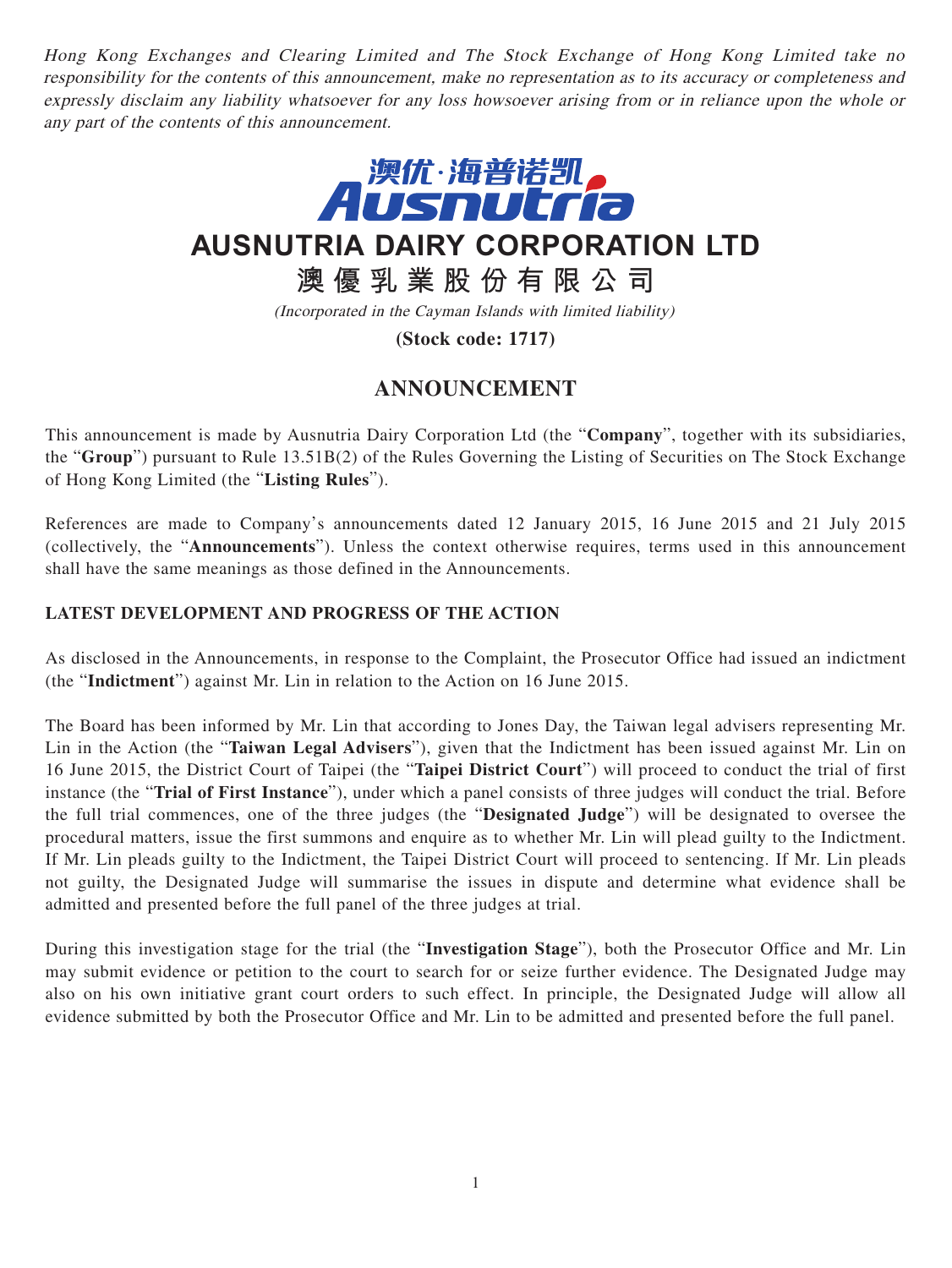Upon completion of the investigation of evidence, there will be a final hearing at the end of the trial before the full panel hands down the verdict. If either Mr. Lin or the Prosecutor Office disagrees with the verdict, either party may appeal to the High Court of Taipei within ten days after the verdict is handed down, whose decision can be further appealed to the Supreme Court of Taiwan. According to the Taiwan Legal Advisers, the Trial of First Instance is expected to last for six to twelve months. The Taiwan Legal Advisers expect that the first preparatory hearing of the Trial of First Instance will be fixed and conducted in one month's time.

Mr. Lin has obtained a memorandum dated 5 August 2015 (the "**Memorandum**") issued by the Taiwan Legal Advisers which sets out the latest development and progress of the Action and the Taiwan Legal Advisers' view on the Action, which the Board has been provided with a copy.

## **ASSESSMENT ON THE OUTCOME OF THE ACTION**

According to the Taiwan Legal Advisers, based on the facts presently stand and their review of the relevant documents and evaluation of the evidence available up to the date of the Memorandum, they are of the opinion that the Complainant's accusations are against the facts and the documentations currently available, and the Indictment contains factual misunderstandings. As such, the Taiwan Legal Advisers are of the view that in light of the currently available facts and evidence, there is a reasonable chance that the material accusations in the Complaint may not be able to meet the evidential burden of proof at trial. It follows that there is a reasonable chance that the Taipei District Court may return a verdict of not guilty in favour of Mr. Lin.

### **SUITABILITY OF MR. LIN TO REMAIN IN OFFICE AS EXECUTIVE DIRECTOR**

As disclosed in the Announcements, the issuance of the Indictment does not indicate that Mr. Lin is guilty of the accusations referred to in the Indictment and the Board considers it pre-mature and inappropriate to presume that Mr. Lin has engaged in the conducts so alleged. Further, the Board is of the view that up to the date of this announcement, there has been no real question to the character and integrity of Mr. Lin as required under the Listing Rules which shall prohibit him from acting as executive Director. In forming this view, the Board has taken into account the following factors:

- 1. Under the criminal laws of Taiwan, until and unless a verdict of guilty against Mr. Lin has been returned by the Taipei District Court, Mr. Lin shall be presumed innocent.
- 2. According to the Taiwan Legal Advisers, in light of the currently available facts and evidence, there is a reasonable chance that the material accusations in the Complaint may not be able to meet the evidential burden of proof at trial. As a result, there is a reasonable chance that the Taipei District Court may return a verdict of not guilty in favour of Mr. Lin.
- 3. As set out above in this announcement, the Action is currently at the Investigation Stage and the relevant evidence and documents are being gathered by the Taipei District Court in preparation for the first hearing of the Trial of First Instance, the date of which is yet to be fixed. According to the Taiwan Legal Advisers, given that the Indictment will be contested by Mr. Lin, the verdict will only be handed down by the Taipei District Court after the Trial of First Instance, which is expected to last for six to twelve months.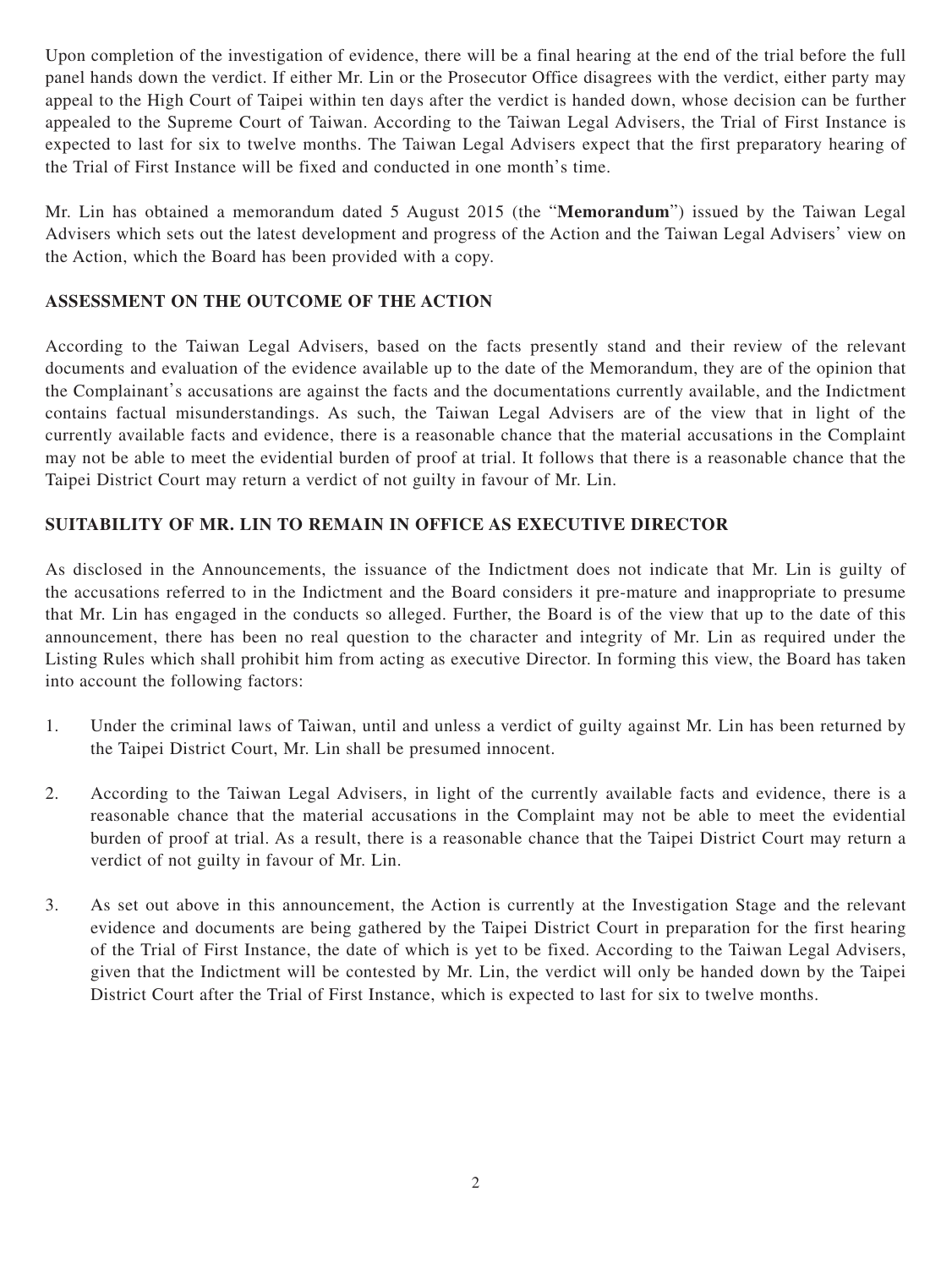4. The Action only concerns Mr. Lin in his capacity as the general manager and chairman of the Complainant from 1994 to 2014. The Action per se is not related to the assets, business or operations of the Company in any aspect. The Group will not suffer any loss from the Action whether or not a verdict is returned in favour of Mr. Lin since appropriate controls and procedures, which are more particularly set out below have been, or will be adopted by the Company to safeguard the interest of the Company and its shareholders (the "**Shareholders**") as a whole.

### **MEASURES TO SAFEGUARD THE COMPANY'S AND SHAREHOLDERS' INTEREST**

#### **The Board comprises seven members and exercises its power collectively**

No single Director has the power to deal with any important decisions or execute any important documents of the Company without the endorsement of the Board.

The Board comprises a total of four executive Directors and three independent non-executive Directors. In addition to Mr. Lin, there are three more executive Directors, namely Mr. Yan Weibin ("**Mr. Yan**"), who is the chairman of the Board (the "**Chairman**"), Ms. Ng Siu Hung ("**Ms. Ng**") and Mr. Bartle van der Meer, who is also the chief executive officer of the Company, and three independent non-executive Directors, namely Mr. Qiu Weifa ("**Mr. Qiu**"), Mr. Jason Wan ("**Mr. Wan**") and Mr. Lau Chun Fai Douglas.

Each of Mr. Yan and Ms. Ng has been acting as executive Director and each of Mr. Qiu and Mr. Wan as independent non-executive Director since the listing of the Company's shares on 8 October 2009. Given the considerable length of continued service of the majority of the Board, the Board is very familiar with the business and operations of the Group and each of the Directors is fully aware of his/her fiduciary duties, skill, care and diligence owed to the Company and the Shareholders. In no doubt the Board will continue to closely oversee the business and operations of the Group and make collective decisions in respect of the Group after due deliberation with the assistance of the Chief Financial Officer and Company Secretary, and the senior management of the Group.

The Board has a clear segregation of duties. Since his appointment as executive Director on 12 December 2014, Mr. Lin has mainly been involved in the strategic development of the Group but not in the Group's daily operations and has no operational role or position in the Group. Further, Mr. Lin has not been given any sole power or authority to deal with any of the Group's tangible or intangible assets.

In addition, the articles of association of the Company (the "**Articles**") provides the check and balances to ensure that no single Director, including Mr. Lin, can make any important decision or execute any important document related to the Company without the endorsement of the Board.

#### **Suspension of Mr. Lin's power for executing any documents related to the Company**

As set out above, no single Director, including Mr. Lin, has the power to act unilaterally on behalf of the Company, and Mr. Lin has not been given any sole power or authority to deal with any of the Group's tangible or intangible assets.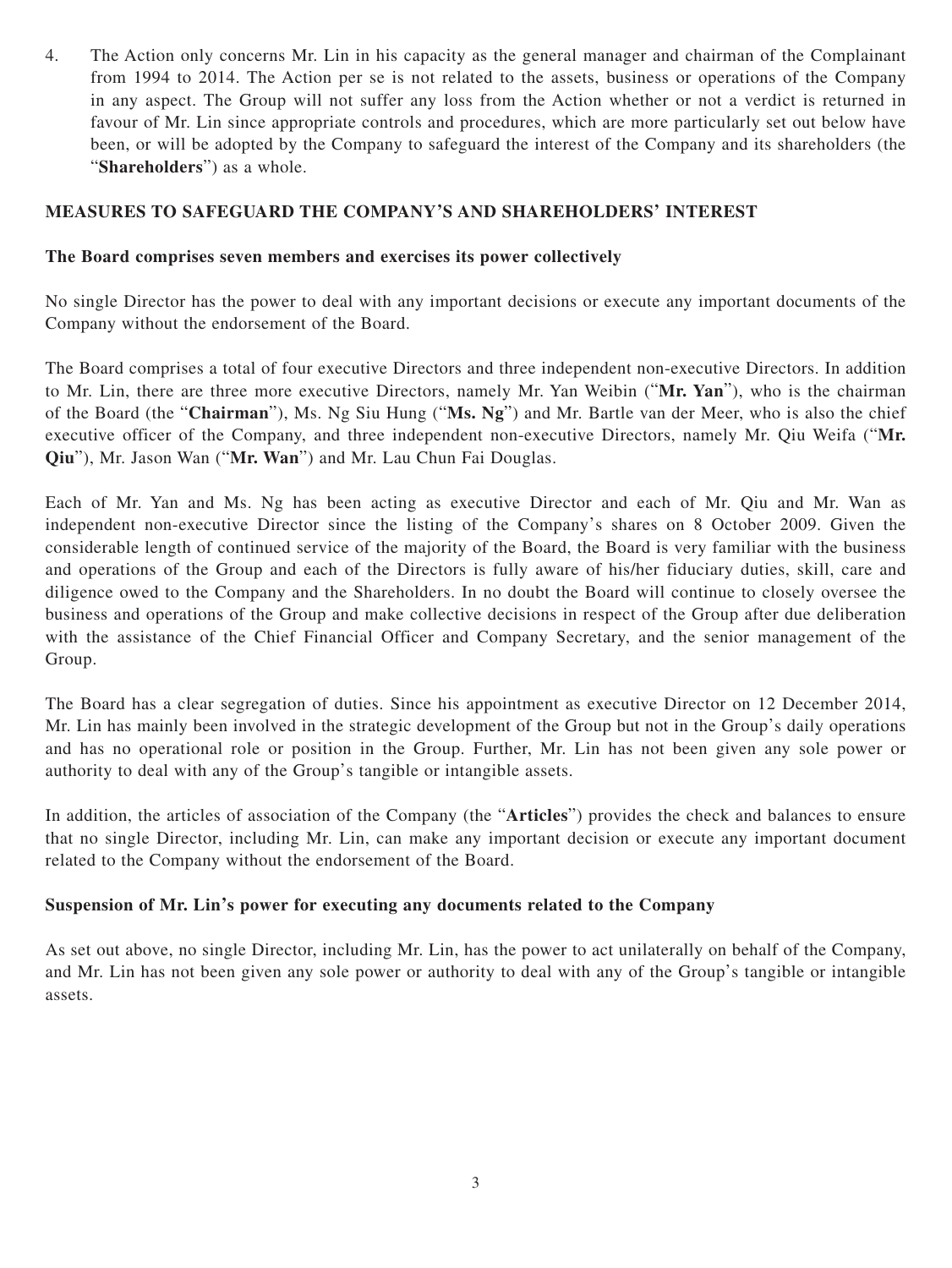To provide more confidence to the Shareholders on the corporate governance of the Company and the Board's determination in safeguarding the interests of the Company and the Shareholders as a whole, although Mr. Lin has never been an authorised signatory for any of the bank accounts of the Group, the Board intends to further suspend Mr. Lin's power for executing any documents related to the Company, whether alone or with other Directors, including but not limited to any contracts or agreements or deeds, documents or instruments to be entered into or executed by the Company, as well as any cheques, promissory notes, drafts, bills of exchange or other instruments, whether negotiable or transferable or not, and all receipts for moneys paid to the Company, etc. until and unless a verdict of not guilty is returned in favour of Mr. Lin by the Taipei District Court.

Following the suspension as abovementioned, the Board intends to immediately publish an internal notice in respect of the suspension such that the Board's decision in respect of the suspension will be duly conveyed within the Group.

#### **Forming of a special committee of the Board**

The Board intends to establish a special committee, comprising the Chairman, Mr. Yan, and all the existing independent non-executive Directors, with Mr. Yan as the chairman of the special committee, to consider, assess and decide on whether extra measures or follow up actions should be taken by the Company in light of the progress of the Action to safeguard the Company's and the Shareholders' interest as a whole, and to inform the Shareholders accordingly as and when appropriate on a timely manner.

#### **Forming of a management committee of the Board**

As disclosed above, Mr. Lin has mainly been involved in the strategic development of the Group but not in the Group's daily operations and has no operational role or position in the Group since his appointment as executive Director on 12 December 2014.

To further reflect the segregation of duties amongst members of the Board, the Board intends to establish a management committee of the Board, comprising the Chairman, Mr. Yan, the Chief Financial Officer and Company Secretary, and some of the senior management of the Group, with Mr. Yan as the chairman of the management committee, which shall be responsible to supervise the daily operations of the Group. Mr. Lin will not be a member of the management committee and will not involve in the daily operations of the Group.

#### **Appointment of a new Director**

The Board is minded to appoint an additional Director, aiming to further diversify the composition of the Board and strengthen the Board's corporate governance and supervisory capabilities, upon identifying the suitable candidate.